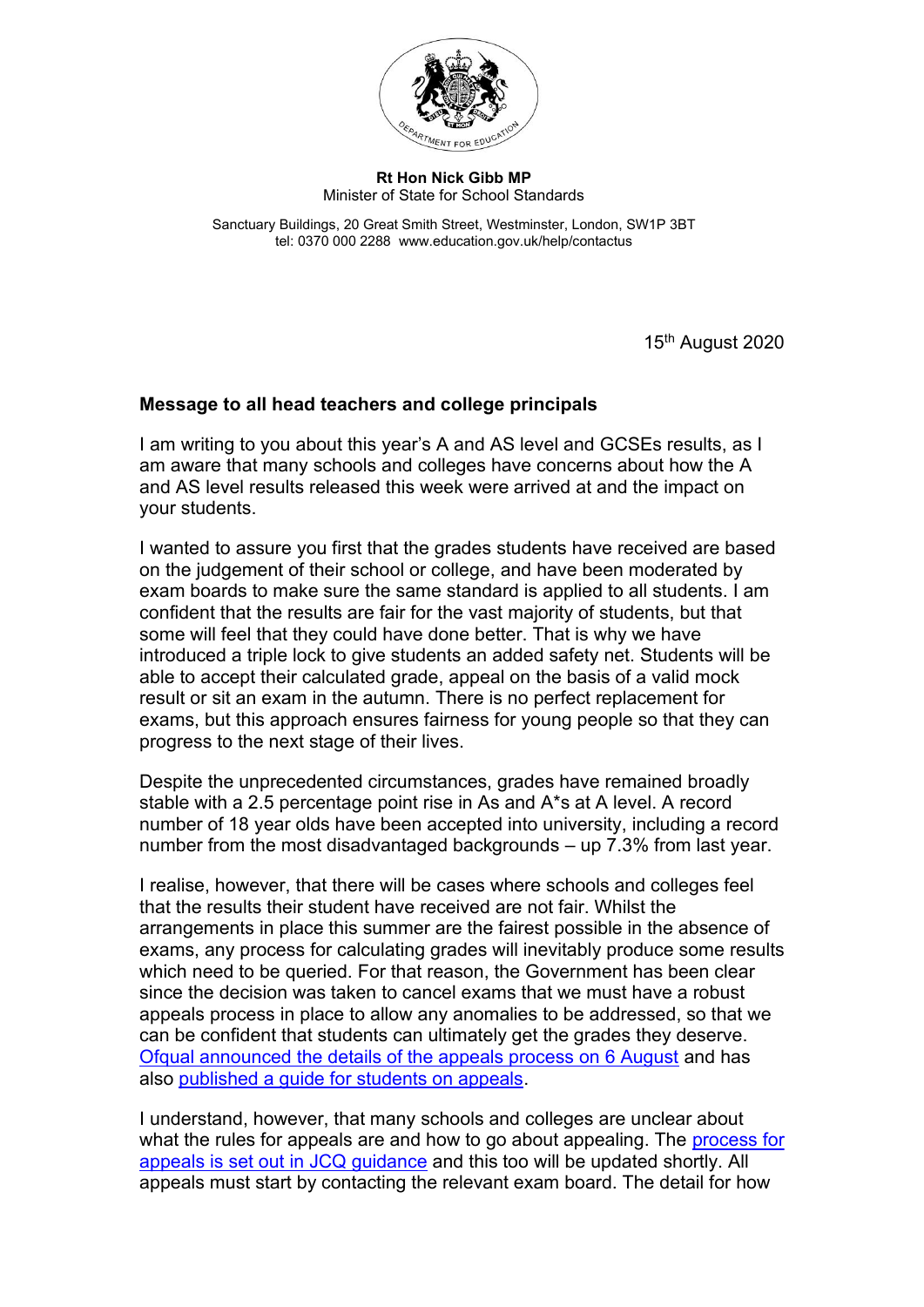to do this is can be found in Appendix A on page 9 of the JCQ appeals guidance but in brief the arrangements for each board are:

- AQA download the Standardisation Report for the subject you want to appeal in (this can be found on e-AQA), click on the subject-specific link at the bottom of the report and complete the webform.
- OCR use the [OCR Interchange](https://interchange.ocr.org.uk/)
- Pearson use [Edexcel Online](https://edexcelonline.pearson.com/)
- WJEC use [WJEC's secure website](https://www.wjecservices.co.uk/)

As with request for reviews of marking or moderation in a normal year, appeals must be submitted by the school or college, rather than by individual students or their families. The deadline for submission is 17 September. Any queries on the appeals process should be directed to the relevant exam board's Customer Services Team.

In terms of the grounds for appeal, schools and colleges may appeal in the following circumstances:

- If they believe something has gone wrong in processing their results for example, if they believe they have made an error when submitting information on their students; or similarly, that the exam board made a mistake when calculating, assigning or communicating a grade. We expect that any such mistakes will be quickly found and corrected. It is important to state that where the rank ordering has been disrupted, this constitutes a data error and will be corrected. Don't hesitate to contact your Board in this event.
- If they can provide evidence that grades are lower than expected because previous cohorts of students taking that subject in the school or college (whose results have been taken into account in the standardisation model) are not sufficiently representative of this year's students. Examples of this might be:
	- if a single-sex school has changed to co-educational
	- if the school or college has had a significant change in leadership or governance and can provide objective evidence that its previous grades are not a reliable indicator of its 2020 results
	- where the school or college experienced a monumental event (for example flooding or fire which meant students had to re-locate) which affected one year's results in the historical data used in the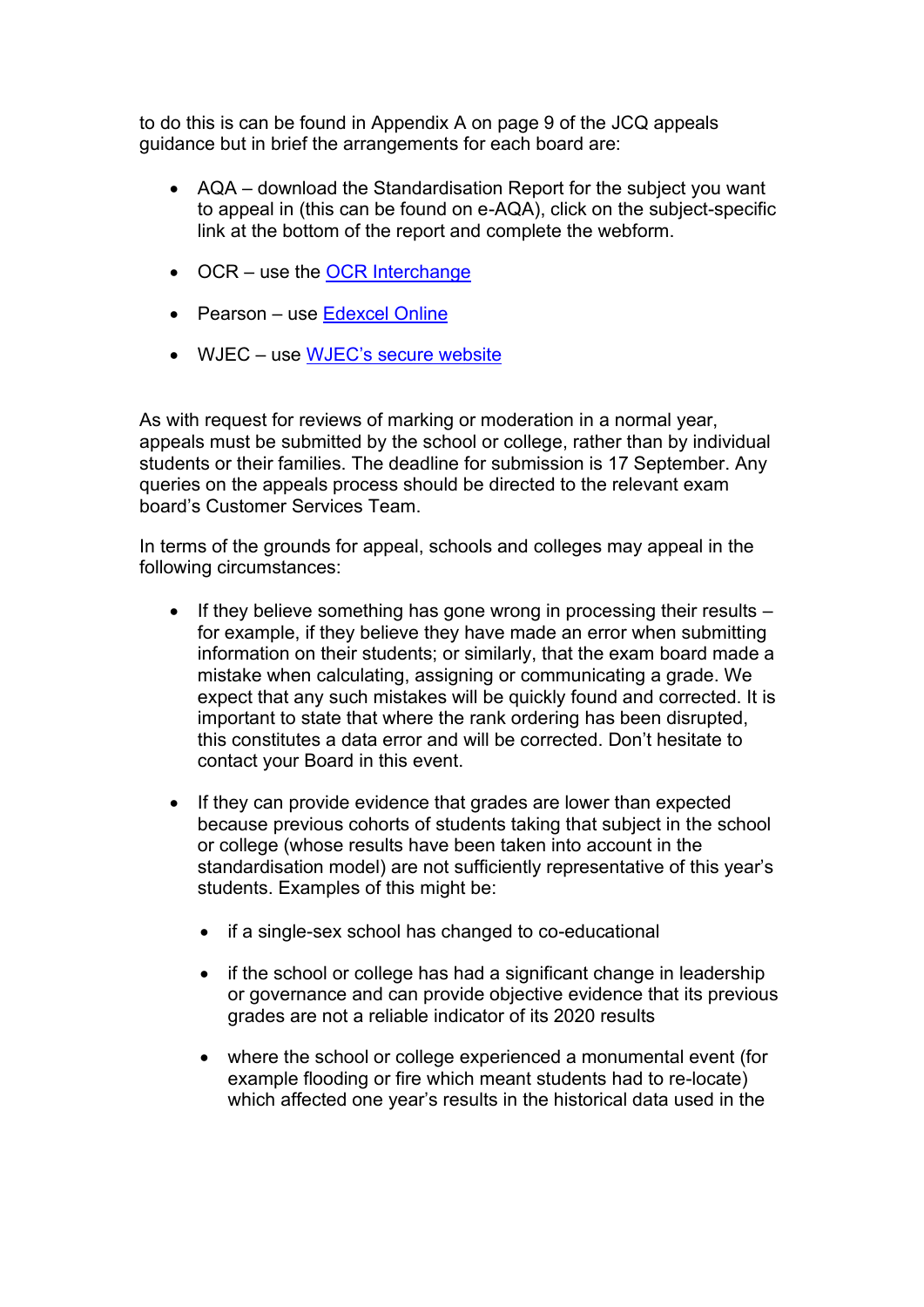model, but would not have impact on this year's students

- where  $-$  because of the ability profile of the students  $-$  the school or college was expecting results this year to show a very different pattern of grades from results in previous years. That could include where the grades of unusually high or low ability students have been affected by the model because they fall outside the pattern of results in the school or college in recent years
- or where the profile of grades awarded is significantly below the profile awarded in recent years and this cannot be explained by changes in the ability profile of the students.
- In these cases, evidence will need to be submitted to the exam board which will consider the strength of the case put forward before reaching a decision. The exam boards have provided information to each school or college alongside its results setting out which data was used in the model, to help you to understand how your students' grades were calculated. If you are unclear about what kind of evidence you should put forward, you should talk to your exam board.
- It has been brought to my attention that certain large or young centres and their students have been affected by some of the scenarios set out here. The Boards and Ofqual have assured me that such Centres will qualify for urgent attention.
- Finally, where a student has a valid mock result which is higher than the grade they have been awarded and wishes to have their mock result stand instead. Ofqual has issued [criteria on what constitutes a](https://www.gov.uk/government/news/appeals-based-on-mock-exams?utm_source=15%20August%20HT%20CP&utm_medium=Notify%20HT%20CP&utm_campaign=DfE%20C19%20HT%20CP&utm_content=immediate)  [valid mock result](https://www.gov.uk/government/news/appeals-based-on-mock-exams?utm_source=15%20August%20HT%20CP&utm_medium=Notify%20HT%20CP&utm_campaign=DfE%20C19%20HT%20CP&utm_content=immediate) and where schools or colleges provide the necessarily declaration we expect such appeals to be dealt with very quickly.

I know that many of your students will be anxious about what the need for an appeal will mean for them if they have a place at university or college which is dependent on the outcome of the appeal. I want to assure you that the Department has been working with the higher and further education sectors over recent months to ensure that they understand the need for flexibility, and the Ofqual Chief Regulator has written directly to all providers to make the same point. The Minister for Universities has also written directly to university Vice Chancellors to reinforce this message, and in particular to ask universities wherever possible to hold open places for any students who are dependent on the outcome of an appeal in order to meet the terms of their offer. Where a student's university place is dependent on the appeals process, exam boards are committed to doing all that is possible to resolve appeals by 7 September – which is UCAS' advisory deadline for applicants to meet academic offer conditions.